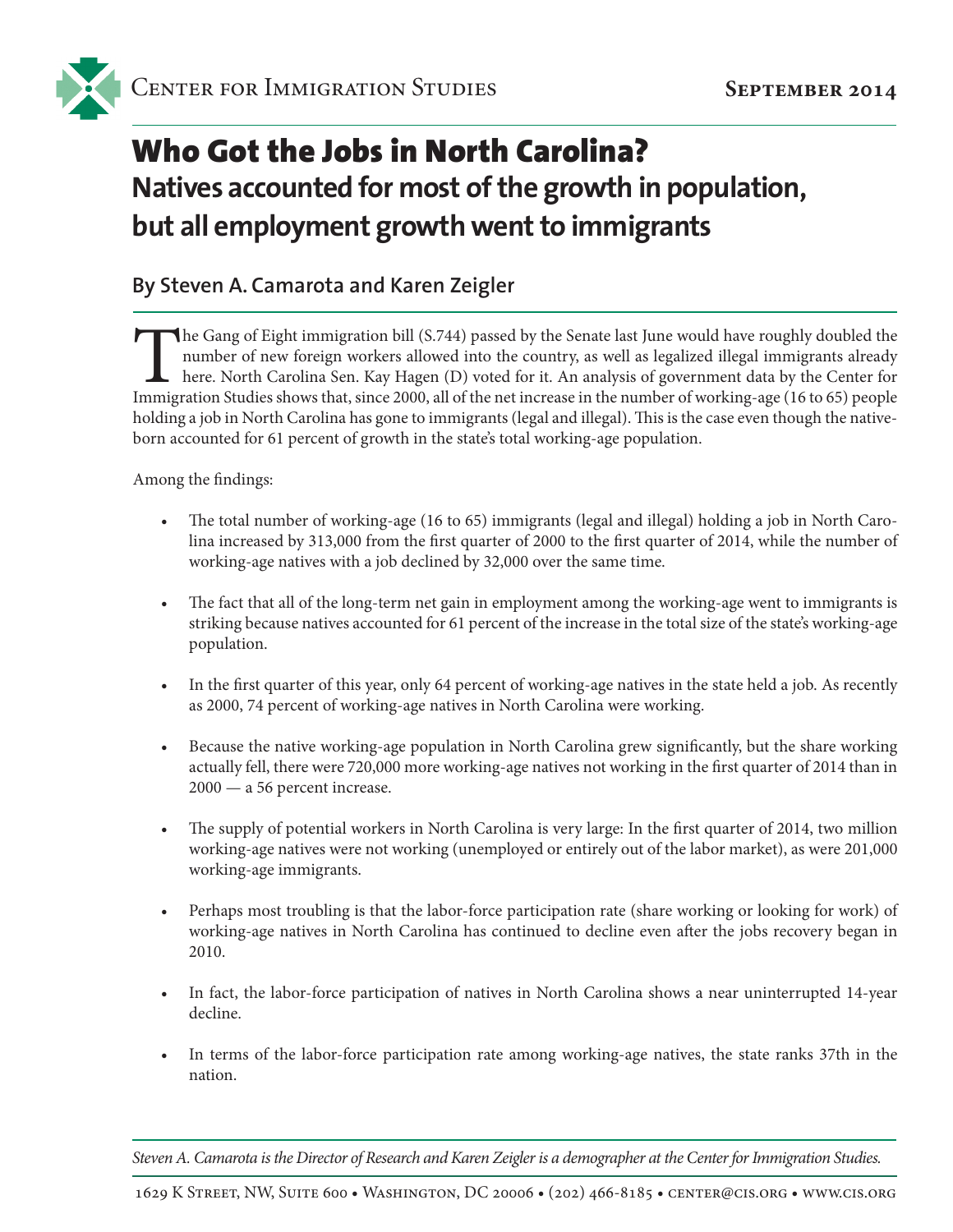- Two key conclusion from the state's employment situation:
	- First, the long-term decline in employment for natives in North Carolina and the enormous number of working-age natives not working clearly indicate that there is no general labor shortage in the state. Thus, it is very difficult to justify the large increases in foreign workers (skilled and unskilled) that would be allowed into the country in a bill like S.744 that many of the state's politicians support.
	- Second, North Carolina's working-age immigrant population grew 146 percent from 2000 to 2014, one of the highest rates of any state in the nation. Yet the number of natives working in 2014 was actually lower than in 2000. This undermines the argument that immigration increases job opportunities for natives.

### **Data Source**

This analysis is based on the "household survey", collected by the government. The survey, officially known as the Current Population Survey (CPS), is the nation's primary source of labor market information.1 Many jobs are created and lost each quarter and many workers change jobs as well. But the number of people employed reflects the net effect of these changes. We focus on the first quarter of each year 2000 to 2014 in this analysis because comparing the same quarter over time controls for seasonality. We also emphasize the economic peaks in 2000 and 2007 as important points of comparison. However we also report figures for every first quarter between 2000 and 2014 in Table 1.

This analysis focuses on those 16 to 65 so that we can examine the labor-force participation rate (share working or looking for work) and employment rate (share working) of native-born Americans.<sup>2</sup> Labor-force participation and the employment rate are measures of labor-force attachment that are less sensitive to the business cycle than the often-cited unemployment rate. Immigrants (legal and illegal) are individuals who are not U.S. citizens at birth. Prior research indicates that, of immigrants in the CPS, about half in North Carolina are illegally in the country.<sup>3</sup>

| Table 1. Employment Data for 16-65-Year-Olds in N.C., 2000-2014 |                                  |                              |                                             |                                     |                                                      |                              |                          |                                                |  |  |  |
|-----------------------------------------------------------------|----------------------------------|------------------------------|---------------------------------------------|-------------------------------------|------------------------------------------------------|------------------------------|--------------------------|------------------------------------------------|--|--|--|
| Year                                                            | <b>Natives</b><br><b>Working</b> | <b>Natives</b><br>Unemployed | <b>Natives Not</b><br>in the Labor<br>Force | <b>Native</b><br>Employment<br>Rate | <b>Native</b><br><b>Labor Force</b><br>Participation | Immigrants<br><b>Working</b> | Immigrants<br>Unemployed | Immigrants<br>Not in the<br><b>Labor Force</b> |  |  |  |
| 2000                                                            | 3,637,665                        | 151,193                      | 1,127,607                                   | 74.0%                               | 77.1%                                                | 219,351                      | 4,956                    | 73,783                                         |  |  |  |
| 2001                                                            | 3,594,633                        | 187,433                      | 1,114,342                                   | 73.4%                               | 77.2%                                                | 244,997                      | 15,738                   | 62,795                                         |  |  |  |
| 2002                                                            | 3,467,531                        | 265,684                      | 1,183,975                                   | 70.5%                               | 75.9%                                                | 210,791                      | 40,029                   | 65,489                                         |  |  |  |
| 2003                                                            | 3,517,829                        | 233,607                      | 1,204,622                                   | 71.0%                               | 75.7%                                                | 305,531                      | 25,048                   | 86,184                                         |  |  |  |
| 2004                                                            | 3,469,789                        | 209,971                      | 1,216,289                                   | 70.9%                               | 75.2%                                                | 424,944                      | 27,462                   | 131,080                                        |  |  |  |
| 2005                                                            | 3,552,317                        | 216,351                      | 1,323,695                                   | 69.8%                               | 74.0%                                                | 369,466                      | 9,039                    | 116,995                                        |  |  |  |
| 2006                                                            | 3,694,458                        | 184,417                      | 1,375,996                                   | 70.3%                               | 73.8%                                                | 317,118                      | 8,743                    | 122,643                                        |  |  |  |
| 2007                                                            | 3,757,854                        | 173,181                      | 1,380,736                                   | 70.7%                               | 74.0%                                                | 342,396                      | 22,156                   | 115,983                                        |  |  |  |
| 2008                                                            | 3,753,077                        | 216,947                      | 1,484,427                                   | 68.8%                               | 72.8%                                                | 335,701                      | 29,515                   | 100,308                                        |  |  |  |
| 2009                                                            | 3,543,919                        | 411,437                      | 1,514,320                                   | 64.8%                               | 72.3%                                                | 338,663                      | 48,950                   | 131,527                                        |  |  |  |
| 2010                                                            | 3,559,822                        | 396,947                      | 1,532,196                                   | 64.9%                               | 72.1%                                                | 405,415                      | 63,596                   | 139,604                                        |  |  |  |
| 2011                                                            | 3,517,426                        | 447,831                      | 1,633,730                                   | 62.8%                               | 70.8%                                                | 341,023                      | 28,449                   | 102,572                                        |  |  |  |
| 2012                                                            | 3,585,021                        | 398,063                      | 1,661,903                                   | 63.5%                               | 70.6%                                                | 407,876                      | 29,487                   | 140,314                                        |  |  |  |
| 2013                                                            | 3,505,549                        | 380,264                      | 1,664,955                                   | 63.2%                               | 70.0%                                                | 501,091                      | 55,487                   | 192,232                                        |  |  |  |
| 2014                                                            | 3,606,154                        | 266,216                      | 1,732,689                                   | 64.3%                               | 69.1%                                                | 532,528                      | 29,411                   | 171,392                                        |  |  |  |

**Source:** Public-use files of the January, February, and March Current Population Surveys 2000 to 2014.

Labor force participation is the share of the working-age (16 to 65) population working or looking for work.

The employment rate is the share of the working-age holding a job.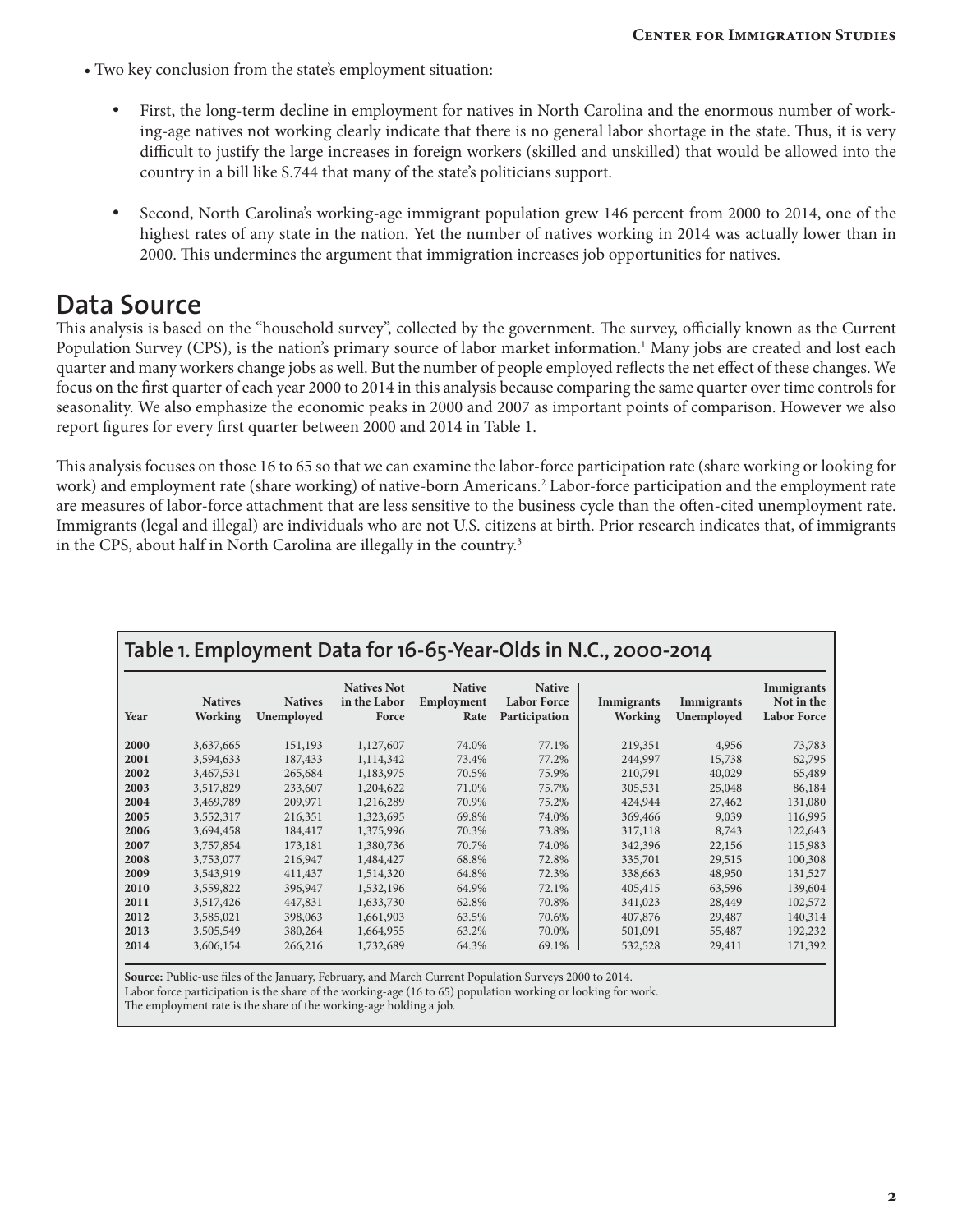#### **Table 2. State Employment Data for Natives (16 to 65) in 2000 and 2014**

| <b>State</b>  | <b>Labor Force</b><br>Participation<br>in 2000 | <b>Labor Force</b><br>Participation<br>in 2014 | Rank in 2014<br><b>Labor Force</b><br>Participation | Employment<br>Rate in 2000 | Employment<br>Rate in 2014 | Rank in<br>2014 Native<br>Employment<br>Rate | Employment<br>Growth<br>(thousands) | <b>Numerical</b><br>Rank<br>2000-2014 Employment<br>Growth | Percentage<br>Employment<br>Growth | Percentage<br>Rank<br>Employment<br>Growth |
|---------------|------------------------------------------------|------------------------------------------------|-----------------------------------------------------|----------------------------|----------------------------|----------------------------------------------|-------------------------------------|------------------------------------------------------------|------------------------------------|--------------------------------------------|
| Neb.          | 84.6%                                          | 82.2%                                          | $\mathbf{1}$                                        | 82%                        | 79%                        | $\mathbf{1}$                                 | 43                                  | 23                                                         | 4.9%                               | 22                                         |
| Iowa          | 83.9%                                          | 81.9%                                          | $\sqrt{2}$                                          | 81%                        | 77%                        | 3                                            | 66                                  | 18                                                         | 4.5%                               | 24                                         |
| Minn.         | 84.6%                                          | 80.5%                                          | 3                                                   | 81%                        | 76%                        | 5                                            | 134                                 | 13                                                         | 5.2%                               | 19                                         |
| S.D.          | 84.1%                                          | 80.5%                                          | $\overline{4}$                                      | 82%                        | 77%                        | $\overline{4}$                               | 19                                  | 30                                                         | 5.1%                               | $21\,$                                     |
| N.D.          | 83.1%                                          | 80.3%                                          | 5                                                   | 79%                        | 78%                        | $\overline{2}$                               | 69                                  | 17                                                         | 22.3%                              | 3                                          |
| Wisc.         | 81.5%                                          | 78.7%                                          | 6                                                   | 78%                        | 73%                        | 10                                           | (27)                                | 37                                                         | $-1.0%$                            | 34                                         |
| N.H.          | 81.1%                                          | 78.7%                                          | $\overline{\phantom{a}}$                            | 79%                        | 75%                        | $\overline{7}$                               | 33                                  | 27                                                         | 5.1%                               | 20                                         |
| Vt.           | 79.6%                                          | 78.2%                                          | 8                                                   | 77%                        | 75%                        | 6                                            | $\overline{4}$                      | 32                                                         | 1.4%                               | 32                                         |
| Wyo.          | 77.7%                                          | 77.3%                                          | 9                                                   | 74%                        | 74%                        | 8                                            | 46                                  | 22                                                         | 19.3%                              | 5                                          |
| Kan.          | 81.4%                                          | 77.1%                                          | 10                                                  | 78%                        | 73%                        | $\overline{9}$                               | 47                                  | 20                                                         | 3.6%                               | 27                                         |
| Mont.         | 79.3%                                          | 76.6%                                          | 11<br>12                                            | 74%                        | 72%                        | 12<br>11                                     | 27                                  | 29<br>$\boldsymbol{9}$                                     | 6.4%                               | 17<br>$\sqrt{2}$                           |
| Utah<br>R.I.  | 77.3%<br>80.1%                                 | 76.5%<br>75.6%                                 | 13                                                  | 75%<br>76%                 | 73%<br>68%                 | 19                                           | 261<br>(12)                         | 33                                                         | 24.4%<br>$-2.5%$                   | 39                                         |
| Conn.         | 81.9%                                          | 75.5%                                          | 14                                                  | 80%                        | 70%                        | 15                                           | (52)                                | 42                                                         | $-3.1%$                            | 42                                         |
| Colo.         | 81.2%                                          | 75.4%                                          | 15                                                  | 79%                        | 70%                        | 14                                           | 274                                 | $\,8\,$                                                    | 12.3%                              | 10                                         |
| Va.           | 77.7%                                          | 75.2%                                          | 16                                                  | 76%                        | 71%                        | 13                                           | 457                                 | $\,4\,$                                                    | 13.4%                              | $\overline{9}$                             |
| Maine         | 80.4%                                          | 74.6%                                          | 17                                                  | 76%                        | 69%                        | 16                                           | (19)                                | 35                                                         | $-3.0%$                            | 41                                         |
| Ill.          | 79.1%                                          | 74.1%                                          | 18                                                  | 75%                        | 67%                        | 24                                           | (335)                               | 49                                                         | $-5.6%$                            | 46                                         |
| Alaska        | 76.1%                                          | 73.6%                                          | 19                                                  | 69%                        | 67%                        | 28                                           | 31                                  | 28                                                         | 11.0%                              | 11                                         |
| Pa.           | 76.0%                                          | 73.4%                                          | 20                                                  | 73%                        | 69%                        | 17                                           | 93                                  | 15                                                         | 1.7%                               | 31                                         |
| Mo.           | 81.1%                                          | 73.2%                                          | 21                                                  | 78%                        | 67%                        | 25                                           | (171)                               | 47                                                         | $-6.2%$                            | $\rm 48$                                   |
| Mass.         | 78.3%                                          | 72.9%                                          | 22                                                  | 76%                        | 69%                        | 18                                           | (42)                                | 40                                                         | $-1.3%$                            | 37                                         |
| Md.           | 79.8%                                          | 72.4%                                          | 23                                                  | 77%                        | 68%                        | 22                                           | 121                                 | 14                                                         | 4.6%                               | 23                                         |
| Ind.          | 77.9%                                          | 72.4%                                          | 24                                                  | 75%                        | 68%                        | 23                                           | (31)                                | 39                                                         | $-1.1%$                            | 35                                         |
| Texas         | 77.3%                                          | 72.2%                                          | 25                                                  | 74%                        | 68%                        | 20                                           | 2,088                               | $\mathbf{1}$                                               | 21.5%                              | $\overline{4}$                             |
| Wash.         | 76.8%                                          | 71.8%                                          | 26                                                  | 72%                        | 67%                        | 29                                           | 242                                 | 11                                                         | 8.5%                               | 13                                         |
| Hawaii        | 78.8%                                          | 71.6%                                          | 27                                                  | 75%                        | 68%                        | 21                                           | 39                                  | 24                                                         | 7.0%                               | 16                                         |
| Ohio<br>Idaho | 77.1%<br>78.3%                                 | 71.5%                                          | 28<br>29                                            | 73%<br>74%                 | 67%<br>67%                 | 27<br>26                                     | (326)<br>89                         | 48                                                         | $-6.1%$<br>15.0%                   | 47<br>8                                    |
| Nev.          | 76.2%                                          | 71.1%<br>71.1%                                 | 30                                                  | 73%                        | 64%                        | 41                                           | 256                                 | 16<br>10                                                   | 26.9%                              | 1                                          |
| Ore.          | 79.2%                                          | 70.9%                                          | 31                                                  | 75%                        | 65%                        | 34                                           | (44)                                | 41                                                         | $-2.6%$                            | 40                                         |
| Mich.         | 78.7%                                          | 70.6%                                          | 32                                                  | 76%                        | 65%                        | 33                                           | (688)                               | 50                                                         | $-14.1%$                           | 50                                         |
| N.J.          | 77.4%                                          | 70.2%                                          | 33                                                  | 74%                        | 64%                        | 36                                           | (157)                               | 46                                                         | $-3.9%$                            | 43                                         |
| Fla.          | 75.6%                                          | 70.2%                                          | 34                                                  | 73%                        | 65%                        | 31                                           | 1,207                               | $\overline{2}$                                             | 16.8%                              | 6                                          |
| Tenn.         | 74.7%                                          | 70.1%                                          | 35                                                  | 72%                        | 66%                        | 30                                           | 47                                  | 21                                                         | 1.8%                               | 30                                         |
| Ga.           | 76.7%                                          | 69.2%                                          | 36                                                  | 74%                        | 64%                        | 38                                           | 329                                 | 6                                                          | 8.5%                               | 14                                         |
| $N.C.$        | 77.1%                                          | 69.1%                                          | 37                                                  | 74%                        | 64%                        | 37                                           | 282                                 | $\mathcal{I}$                                              | 7.3%                               | 15                                         |
| N.Y.          | 73.6%                                          | 69.0%                                          | 38                                                  | 70%                        | 64%                        | 42                                           | (109)                               | 44                                                         | $-1.3%$                            | 36                                         |
| Del.          | 78.4%                                          | 68.9%                                          | 39                                                  | 75%                        | 64%                        | 35                                           | 10                                  | 31                                                         | 2.6%                               | 28                                         |
| Okla.         | 73.3%                                          | 68.9%                                          | 40                                                  | 71%                        | 65%                        | 32                                           | 59                                  | 19                                                         | 3.9%                               | 26                                         |
| Ky.           | 73.0%                                          | 68.8%                                          | 41                                                  | 69%                        | 63%                        | 44                                           | (17)                                | 34                                                         | $-0.9%$                            | 33                                         |
| Calif.        | 76.0%                                          | 68.7%                                          | 42                                                  | 72%                        | 62%                        | 45                                           | 818                                 | $\mathbf{3}$                                               | 5.3%                               | 18                                         |
| Ariz.         | 76.0%                                          | 68.7%                                          | 43                                                  | 73%                        | 63%                        | 43                                           | 369                                 | 5                                                          | 15.8%                              | $\overline{7}$                             |
| N.M.          | 74.6%                                          | 68.3%                                          | 44                                                  | 71%                        | 62%                        | 46                                           | 33                                  | 26                                                         | 4.1%                               | 25                                         |
| S.C.          | 72.0%                                          | 68.1%                                          | 45                                                  | 69%                        | 64%                        | 40                                           | 184                                 | 12                                                         | 10.4%                              | 12                                         |
| Ala.          | 73.7%                                          | 67.9%                                          | 46                                                  | 70%                        | 62%                        | 47                                           | (87)                                | 43                                                         | $-4.3%$                            | 45                                         |
| La.           | 69.7%                                          | 67.4%                                          | 47                                                  | 66%                        | 64%                        | 39                                           | 38                                  | 25                                                         | 2.1%                               | 29                                         |
| Ark.          | 73.9%                                          | 65.8%                                          | 48                                                  | 69%                        | 61%                        | 48                                           | (26)                                | 36                                                         | $-2.2%$                            | 38                                         |
| W.Va.         | 66.7%                                          | 63.1%                                          | 49                                                  | 62%                        | 58%                        | 49                                           | (29)                                | 38                                                         | $-4.0\%$                           | 44                                         |
| Miss.         | 73.7%                                          | 61.0%                                          | 50                                                  | 69%                        | 56%                        | 50                                           | (132)                               | 45                                                         | $-11.0%$                           | 49                                         |
| <b>Total</b>  | 77.1%                                          | 71.5%                                          |                                                     | 73.7%                      | 66.4%                      |                                              | 5,573                               |                                                            | 4.2%                               |                                            |

**Source:** Public-use files of the Current Population Survey from the first quarters of 2000 and 2014.

Labor force participation is the share of the working-age (16 to 65) population working or looking for work.

The employment rate is the share of the working-age holding a job.

\*Measures the net increase in the number (in thousands) of immigrants and natives (16 to 65) in the state holding a job from the first quarter of 2000 to the first quarter of 2014.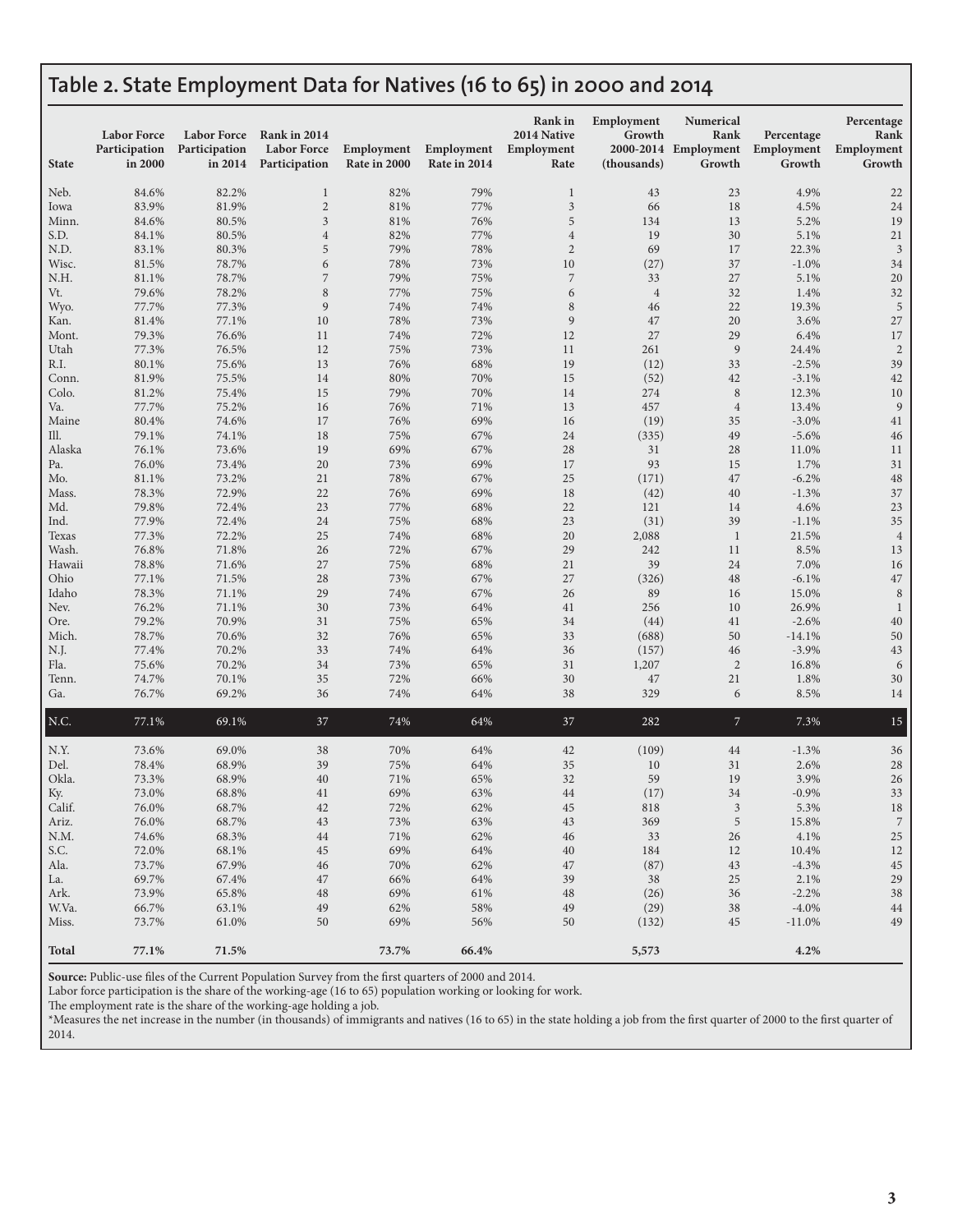

**Figure 2. In North Carolina, natives accounted for nearly two-thirds of the increase in the workingage population (16 to 65), but none of the employment gains, 2000-2014.**

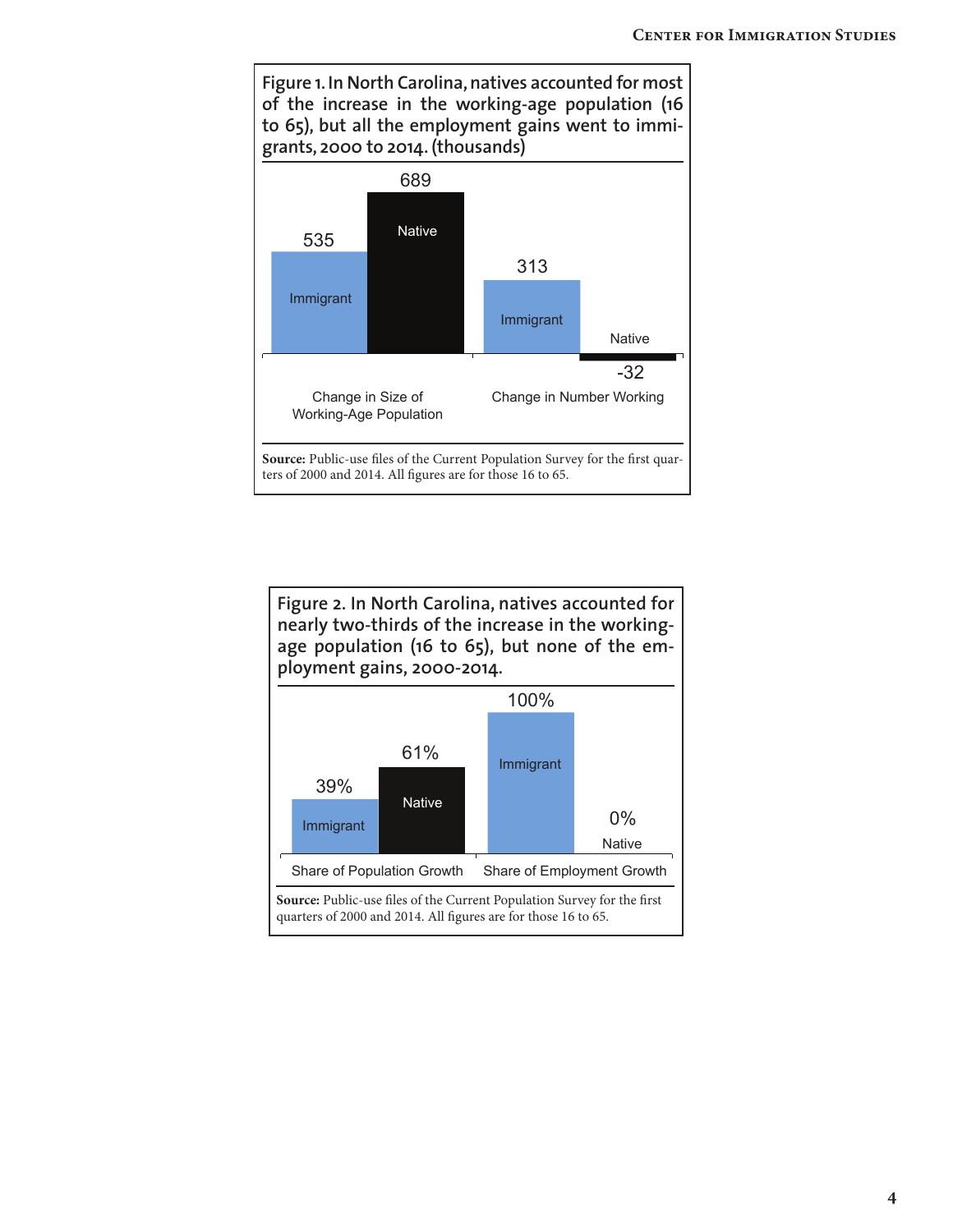

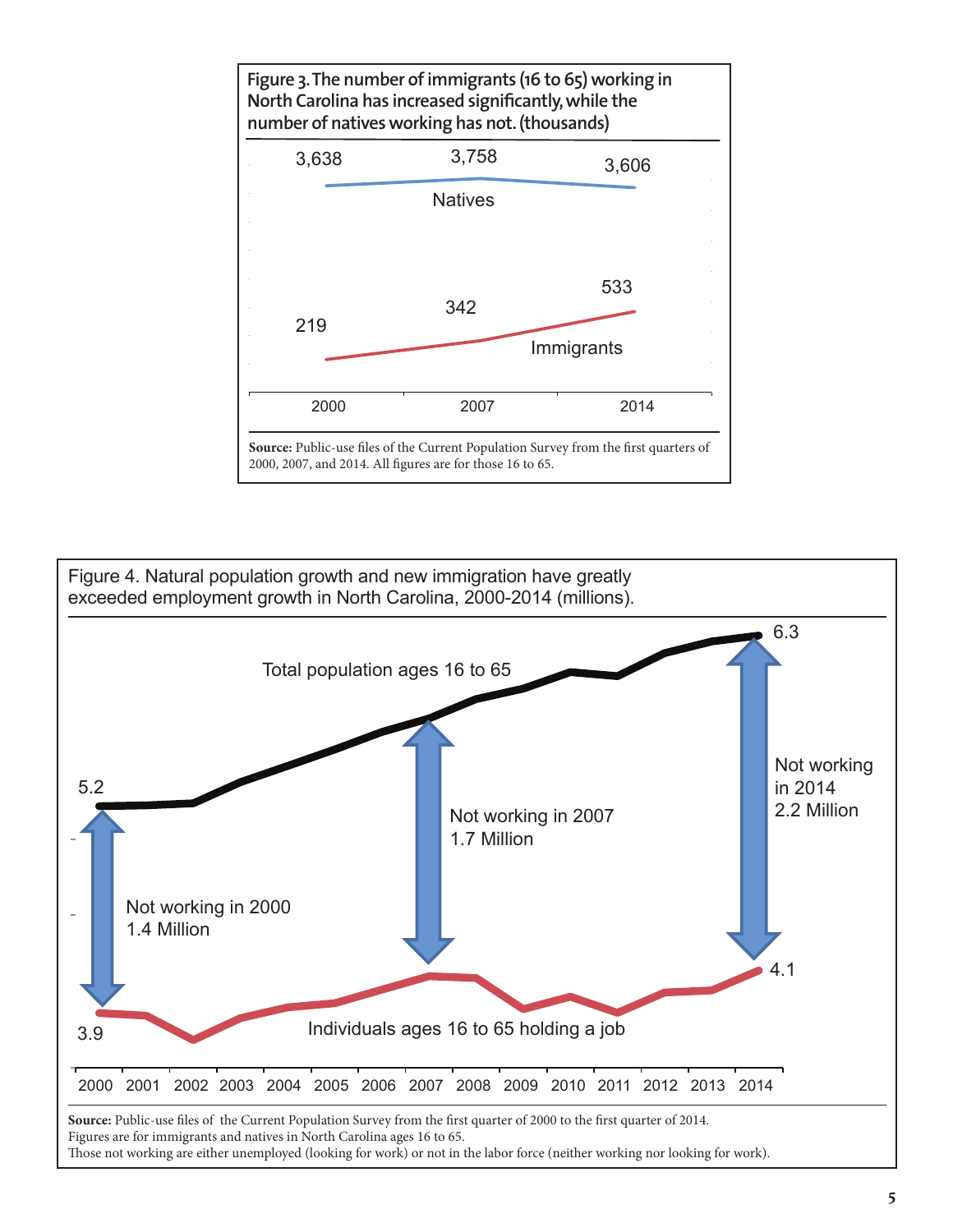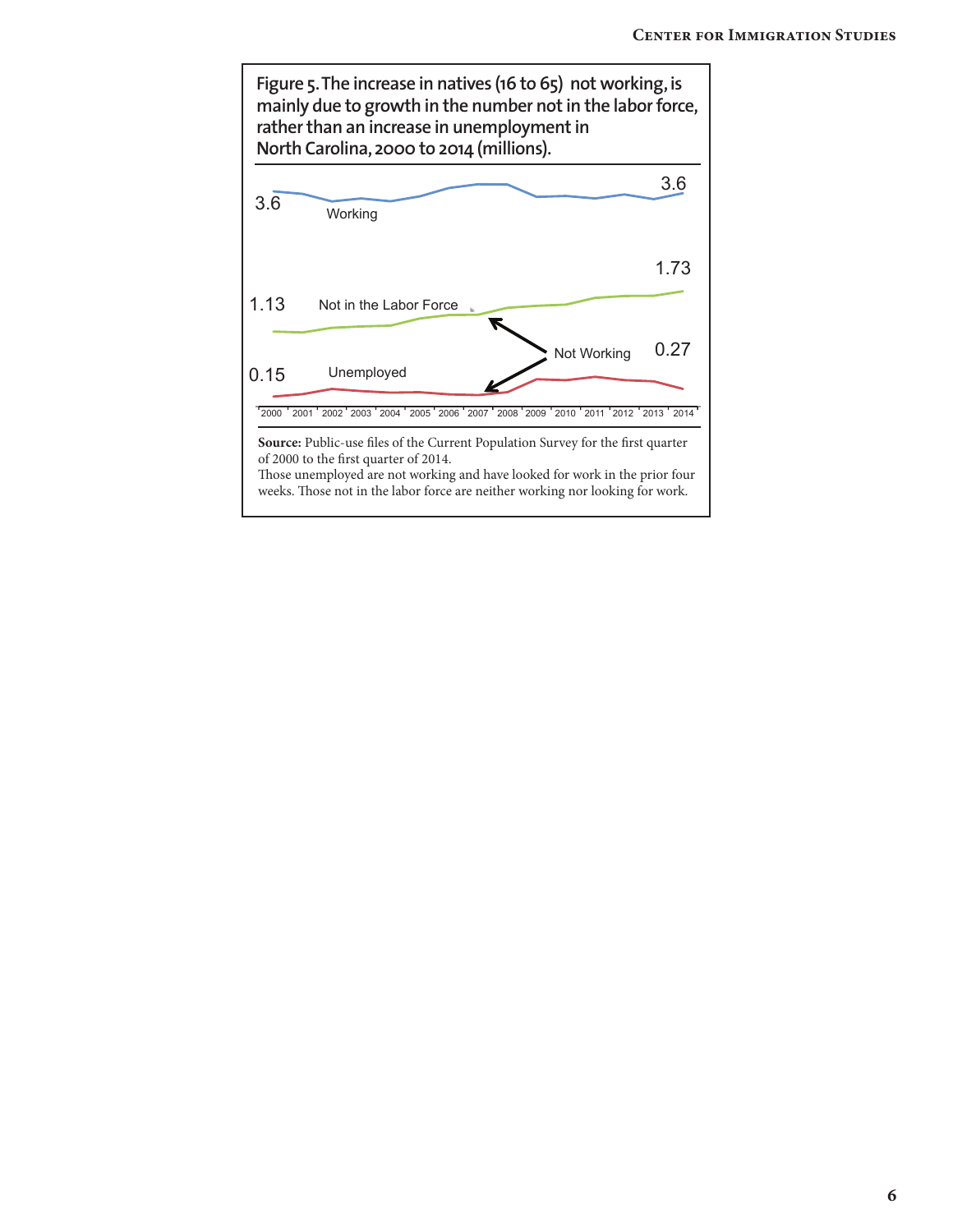